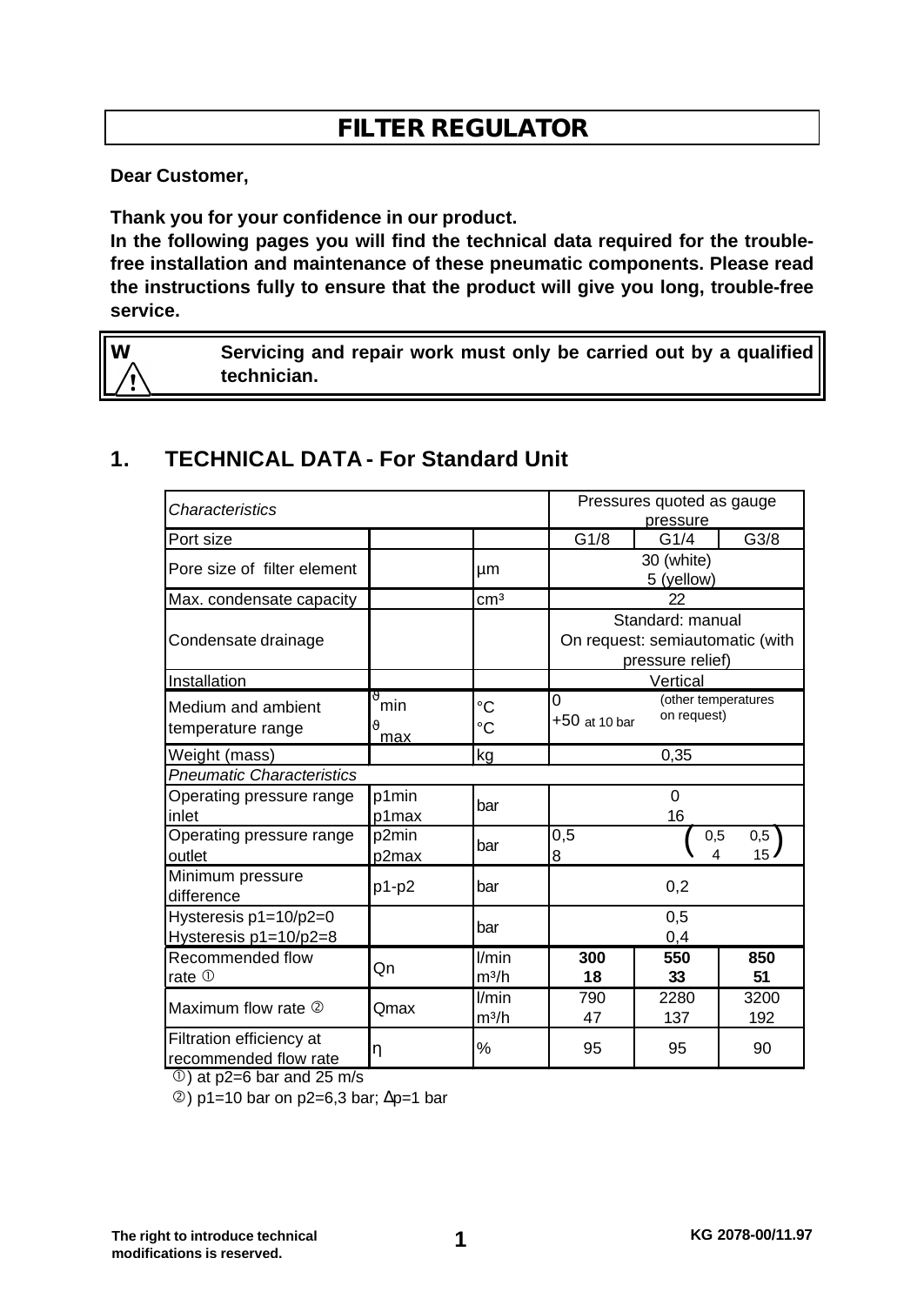# **2. INSTALLATION INSTRUCTIONS**

| <b>Warning:</b> | The unit must only be used in industrial applications for<br>compressed air.<br>To avoid danger of injuries, the compressed air system<br>must be fully depressurized while pneumatic components<br>are being installed.                                                                                                                                                                                              |
|-----------------|-----------------------------------------------------------------------------------------------------------------------------------------------------------------------------------------------------------------------------------------------------------------------------------------------------------------------------------------------------------------------------------------------------------------------|
|                 |                                                                                                                                                                                                                                                                                                                                                                                                                       |
| Note:           | The bowl must not come into contact with the following<br>materials (whether in liquid or gaseous form):<br>acetone, benzene, brake fluid, chloroform, acetic acid,<br>glycerine, methanol, carbon bisulphide, tri-, tetra- and per-<br>compounds, toluene, xylene (cellulose thinners) and high<br>flash-point synthetic oils (e.g. phosphoric ester base, etc.). If<br>in doubt, please consult your sales contact. |
| the tubing.     | 1. Clean any rust particles or other dirt out of                                                                                                                                                                                                                                                                                                                                                                      |

- **2. Fit a mounting bracket, if applicable.**
- **3. Fit a pressure gauge, if applicable.**
- **4. Connect the tubing to the filter regulator (check flow direction!).**





- **5. Pull the handwheel upwards and turn it anticlockwise (see arrow on handwheel).**
- **6. Turn on the compressed air supply and turn the handwheel until the desired pressure is obtained.**

**Push the handwheel down again to lock it.**

### **3. PRESSURE SETTING**

- **1. To set the desired pressure, pull the handwheel upwards and turn it anticlockwise until the pressure is below the new desired pressure.**
- **2. Turn the handwheel clockwise to obtain the desired pressure, then push it down again to lock it.**

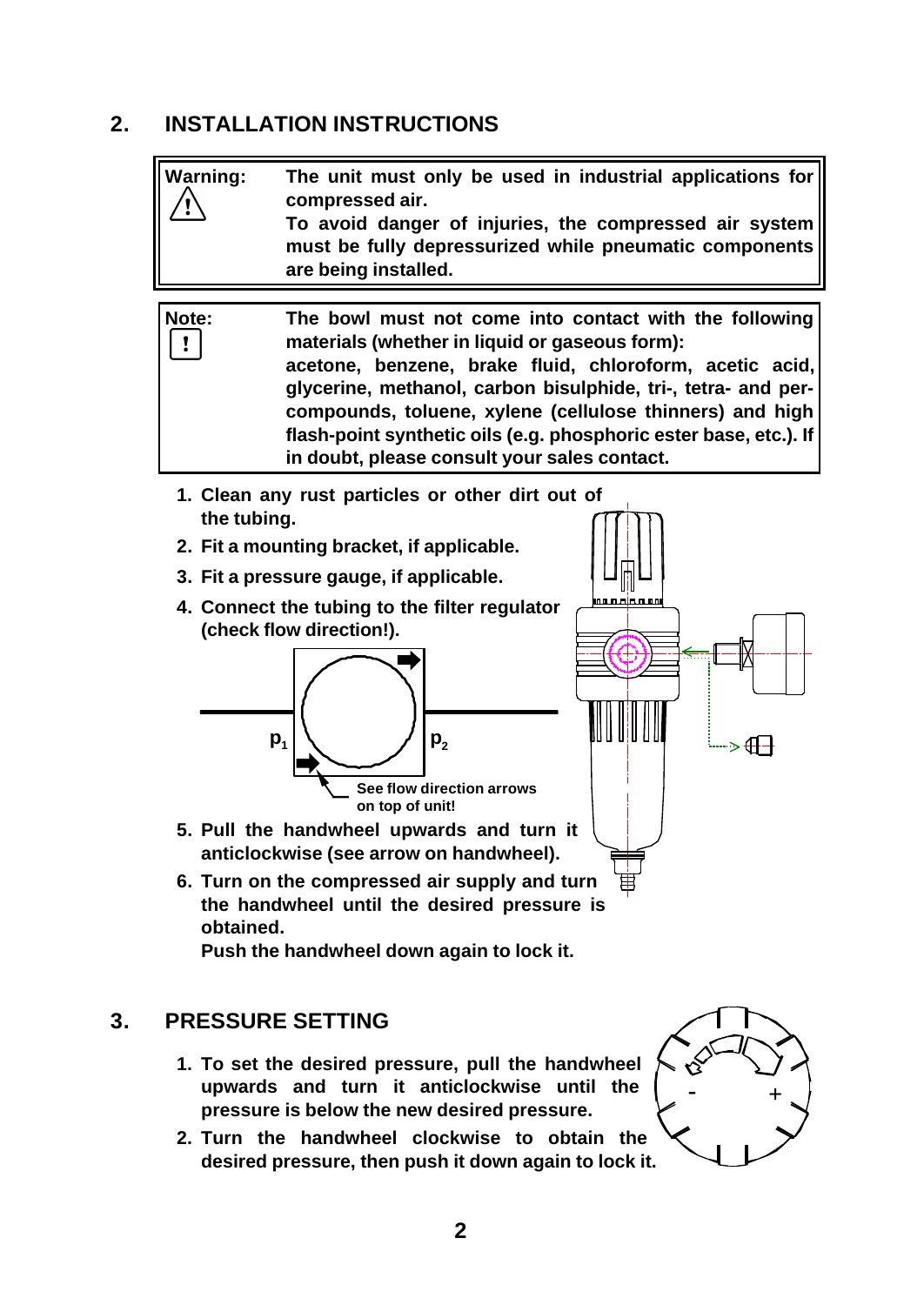#### **4. MAINTENANCE**

**The regulator itself is maintenance-free.**

#### **4.1. Manual Drainage**

**Push the plastic part up against the bowl to open the valve and drain the condensate. The condensate level must never be above the "maximum" mark on the bowl.**



#### **4.2. Cleaning the Filter Element**

**As soon as serious pressure drop is observed, clean the filter element and bowl.**

**Clean the filter element with petrol, paraffin or similar and blow it out from inside to outside.**

**The element must must be completely dry before reassembly.**

**The bowl and the other plastic parts should only be cleaned with warm water and normal washing-up liquid.**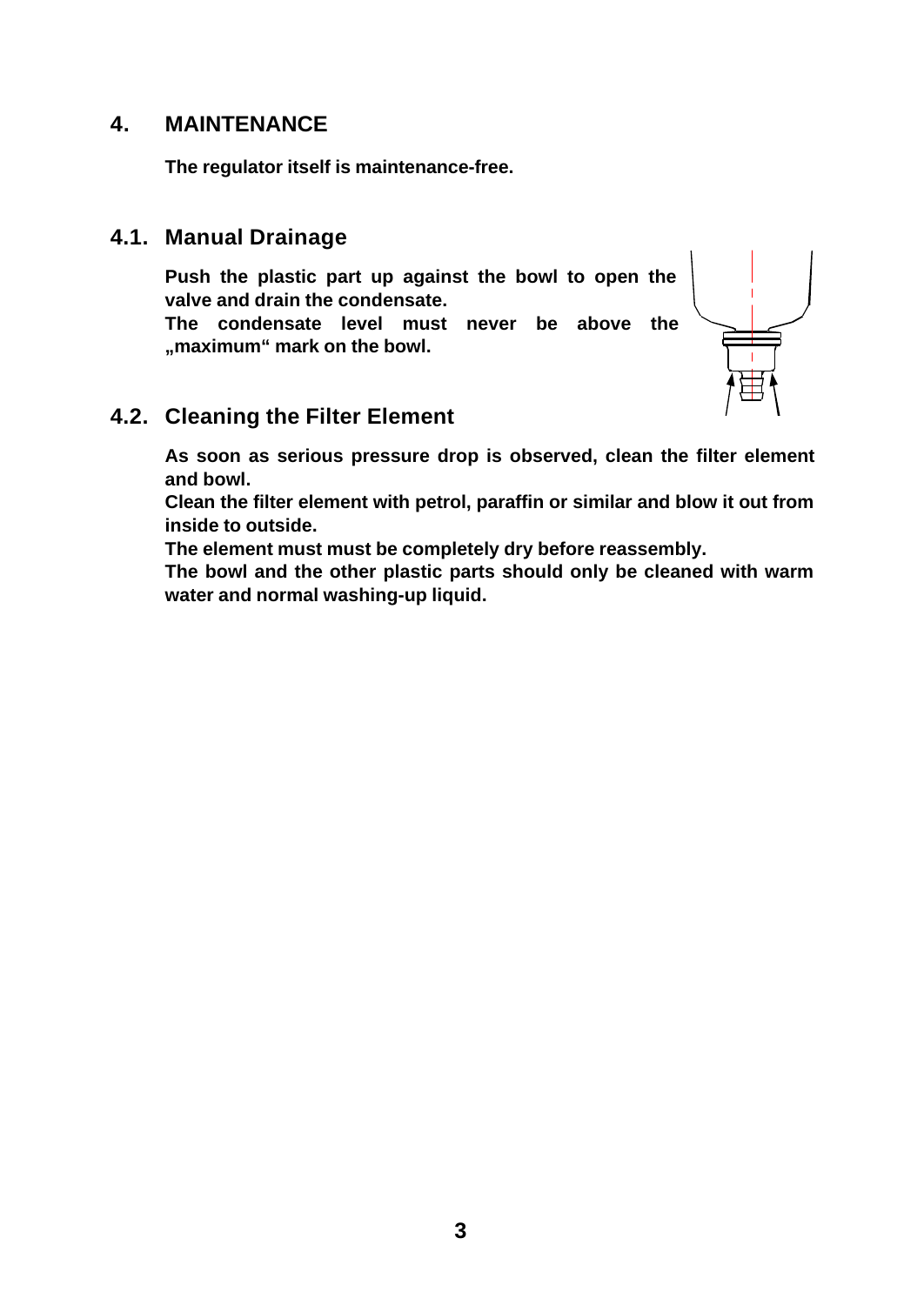### **5. DISMANTLING**

**Warning: To avoid danger of injuries, the unit must only be dismantled with the pneumatic system completely depressurized!**

**2**

**1**

**3**

**4**

**5**

**6**

**7**

**8**

**9**

**10**

Ψ

**11**

**12**

**13**

**14**

**15**

# **5.1. Dismantling the Upper Part**

- **1. Pull the handwheel** Å **upwards and turn it anticlockwise to the stop. Then pull the handwheel up and off (bending the retaining claws away carefully).**
- **2. Screw off the upper part** Ç**.**
- **3. Remove the regulating spring** É**.**
- **4.** Remove the white spacer disc  $\circledA$  and the diaphragm **assembly** Ö **from the housing** Ü**.**

### **5.2. Dismantling the Lower Part**

- **1. Screw off the bowl**  $@$ **.**
- **2. Unlock the deflector disc** å **by turning it to the left and pull it off the spigot.**
- **3. Pull the conical filter element** ã **from its seat.**
- **4. Loosen the cover** ä **with pointed pliers and screw it off.**

**Caution: The compression spring** â **falls out of the housing with the cover.** /!∖

- **5. Pull the valve piston** à **out of the housing**Ü**.**
- **6.** Take the O-ring  $\varnothing$  2,5  $\times$  1,5  $\oslash$  out of the housing.
- **7. Take the O-ring Ø 35 × 2** ë **out of the housing.**

#### **6. REASSEMBLY**

**Reassembly of the unit is carried out in reverse order to dismantling: Lower part first, upper part last.**

**Note: If new seals are fitted, grease them**  $\pmb{\mathsf{v}}$ **thoroughly before fitting.**

#### **Note on Reassembly of the Lower Part:**

**Filter element: ...............5µm yellow 30µm.. white**

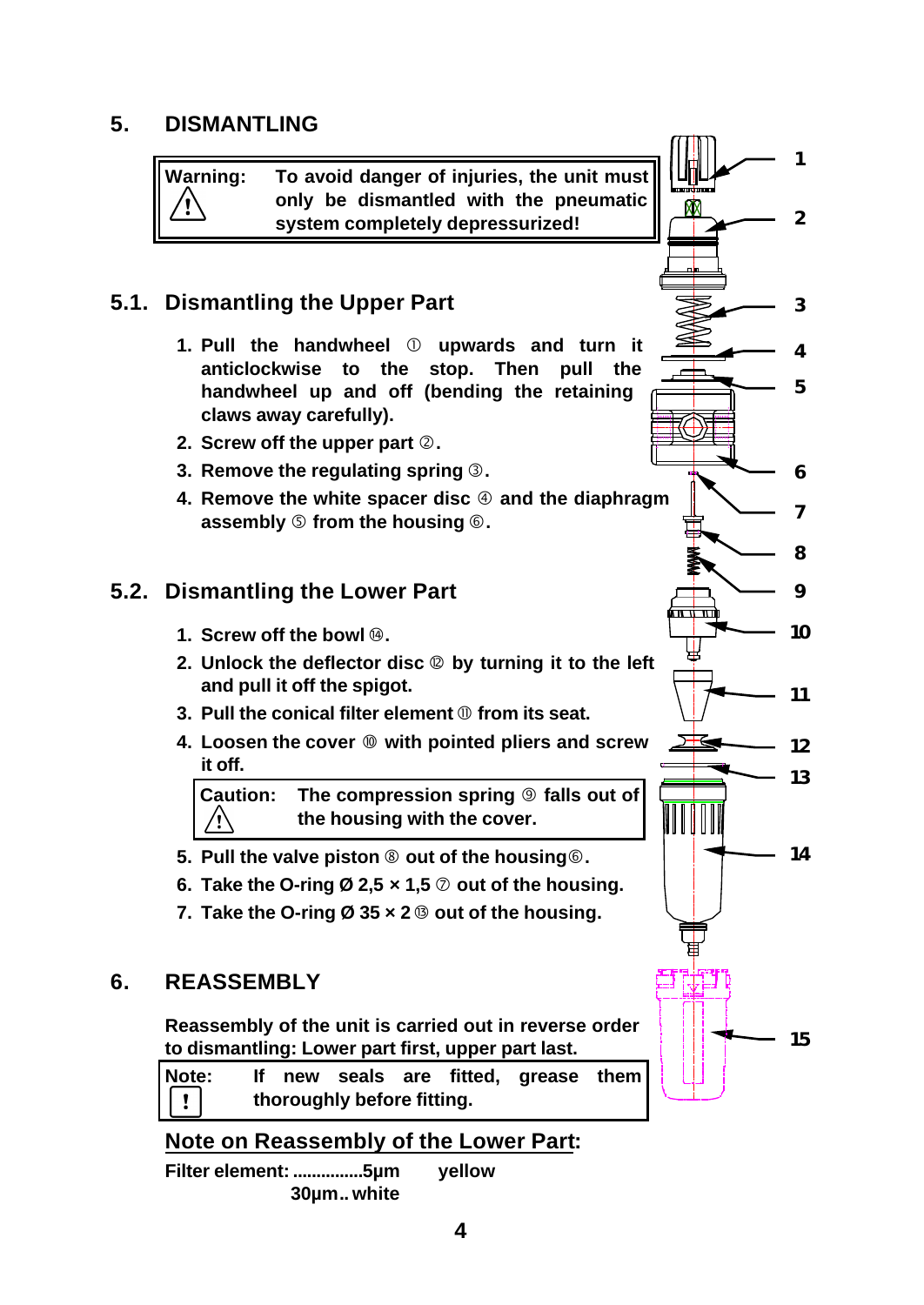# **Note on Reassembly of the Upper Part:**

- **1. Screw the upper part**  $\mathbb{O} \oslash 1$  **to 2 turns into the housing.**
- **2. Unlock the handwheel** Å**, hold the upper part with one hand and turn the handwheel 3 - 4 turns to the right: Þ this centres the diaphragm** Ö **to the valve piston** à**.**
- **3. Turn the handwheel** Å **back to the stop again.**
- **4. Screw the upper part in tight up to its stop.**

# **7. FITTING AND REMOVING THE BOWL GUARD**

#### **Fitting:**

Locate the lugs of the guard  $\circledcirc$  in the recess of the housing  $\circledcirc$  and lock it **by turning it to the right.**

**Removal:**

**Press the release catch (see arrow) and turn the guard to the left.**

# **8. FITTING THE LOCK**

**Note: The lock can only be used on regulators fitted with the projecting locking bolt. CR** ------------------**1. Position the key obliquely to the hole and place the lock on the peg.**

**2. Turn the key clockwise and remove it.**

### **9. DISPOSAL**

**The method of disposal of packaging and discarded parts must comply with local regulations.**

# **10. ASSEMBLY OF SEVERAL COM-PONENTS**

**Only components of the same size can be assembled into combined units.**

**1. Remove the black cover plates from the inlets and outlets of the components you wish to**